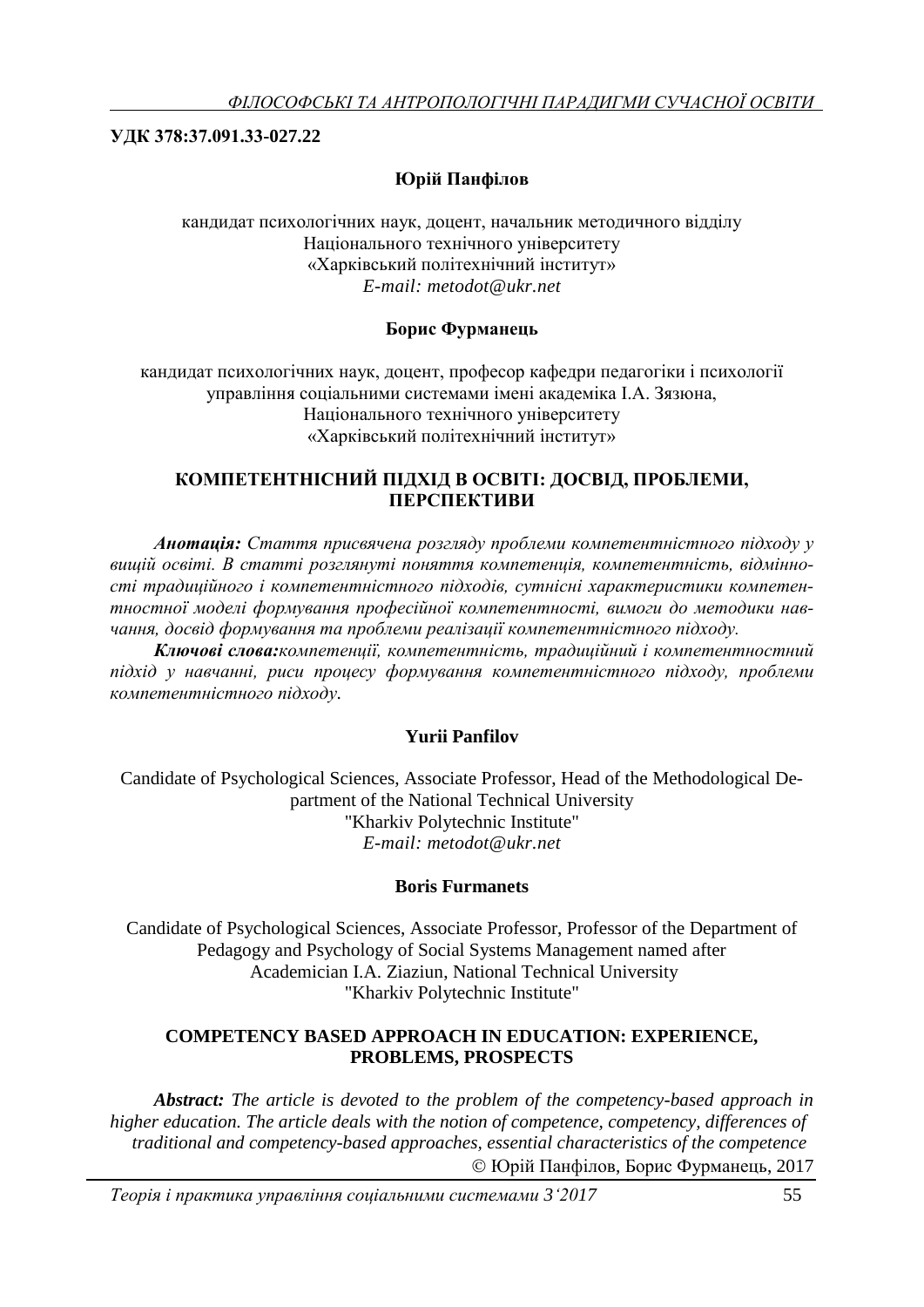*model for the formation of professional competency, requirements for teaching methods, experience in the formation and implementation problems of the competency-based approach.*

*Keywords: competences, competency, traditional and competency-based approach in education, features of the formation process of the competency-based approach, problems of the competency-based approach.*

### **Юрий Панфилов, Борис Фурманец**

### **КОМПЕТЕНТНОСТНЫЙ ПОДХОД В ОБРАЗОВАНИИ: ОПЫТ, ПРОБЛЕМЫ, ПЕРСПЕКТИВЫ**

*Аннотация: Статья посвящена рассмотрению проблемы компетентностного подхода в высшем образовании. В статье рассмотрены понятие компетенция, компетентность, различия традиционного и компетентностного подходов, сущностные характеристики компетентностной модели формирования профессиональной компетентности, требования к методике обучения, опыт формирования и проблемы реализации компетентностного подхода.*

*Ключевые слова: компетенции, компетентность, традиционный и компетентностного подход в обучении, черты процесса формирования компетентностного подхода, проблемы компетентностного подхода.*

#### **Yurii Panfilov, Boris Furmanets**

#### An extended abstract of a paper on the subject of: **"Competency based approach in education: experience, problems, prospects"**

*Certain isolation of education from the needs of society, one-sidedness, disharmony, when instead of a holistic experience, learners actually master only a knowledge component are among the reasons restraining the renewal of education.*

*The new paradigm has actualized the problem of educating the initiative, independent and responsible members of society, capable of solving social and professional problems, and this makes new demands on the education system. From the level of education and professional competence of people, it depends on what kind of transformation the country is capable of. The emphasis is on the activity aspect of education. Knowledge ceases to be the end goal of education. They are not canceled, but the accents change. The main goal of the classes is to teach students to use this knowledge, to use them in solving professional, social and personal tasks.*

*Higher education forms the human capital of the state and is therefore responsible for the development of those who will manage it in the future. The introduction of a competencybased approach to the higher education system is aimed at improving its interaction with the labor market, increasing the competitiveness of young professionals, updating the content, methodology and learning environment.* 

*The analysis of the works of many researchers has shown the need for introducing a competency-based approach to education. The competency-based approach relies on the previously accumulated pedagogical experience, it is its logical continuation, but it has a number of peculiarities. When examining the problem, researchers point to the need to focus not on the process, but on the result of education, when the main things in learning are actions, operations, skills, and the teacher is to form and train them in specific situations.*

*Young professionals should be able to make their own decisions and bear responsibility for them. Whereas in the past the teacher gave a ready scheme of work in the class, today stu-*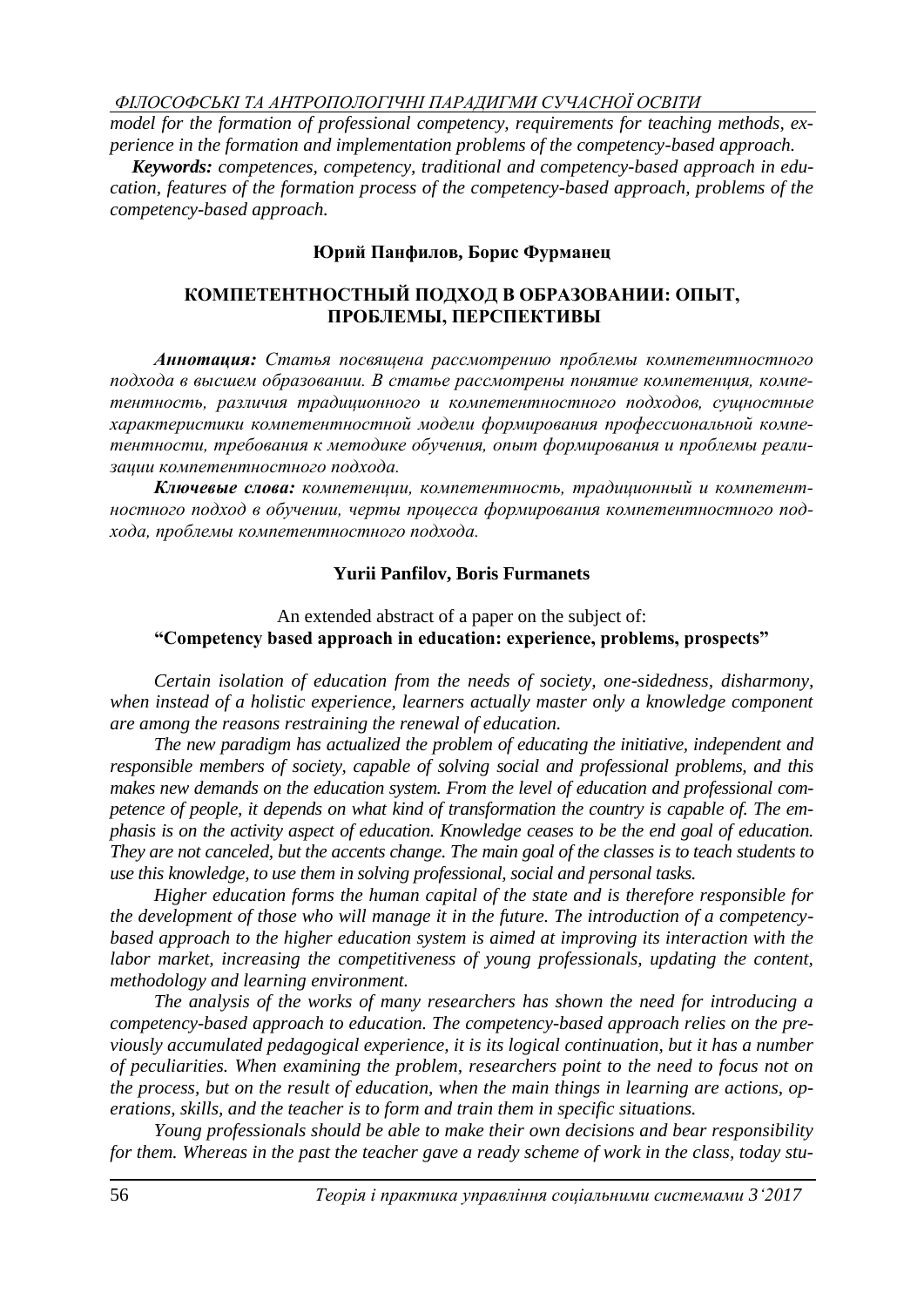*dents should be more independent and offer their solutions. Decision-making is an important skill and the teacher, within the framework of the competency-based approach, should facilitate this. With the competency-based approach, the teacher's task is to assess not mechanically memorized facts and information, but to understand knowledge, and, most importantly, the ability to apply them in practice, that is, the possession of a certain competence.* 

*Since the peculiarity of the competency-based approach is the new goal of education, it is necessary to adapt all the components of the learning process to it: only provided that the whole pedagogical process is covered, it is possible to achieve the formation of the competence of students as an integrated learning result.* 

*The analysis of the scientific literature has allowed establishing the basic distinctive features of the traditional and competency-based approaches. The author examines the differences in the interpretation of the concepts of competence and competency, defines the operational, technological, educational, diagnostic functions of the competency-based approach in education, presents a model for the formation of professional competence, which includes meaningful, procedural and effective blocks. The article presents the experience of implementing a competency-based approach at the Department of Pedagogy and Psychology of Social Systems Management named after Academician I.A. Ziaziun.* 

*The author draws attention to a number of problems in the implementation of this process. Among them there is a lack of practical professional training for the majority of scientific and pedagogical workers, a lack of necessary modern simulators, mock-ups and equipment for the formation and consolidation of necessary competencies, a serious reduction of the number of practice bases for students, inadequate financing of the educational process by business, lack of direct orders from universities to employers for training specialists. There is a negative impact on the motivation of students to master the competencies, insufficient level of cooperation between higher education and employers in the issues of both the quantitative parameters of the needs of young specialists and the definition of competencies necessary for specific specialties*.

**Постановка проблеми в загальному вигляді** та її зв'язок із важливими науковими чи практичними завданнями. Серед причин, що стримують оновлення освіти, можна назвати її певну відірваність від потреб суспільства, однобічність, дисгармонічність, коли замість цілісного соціокультурного досвіду, ті, що навчаються, фактично освоюють лише частину його, в першу чергу, знаннєвий компонент.

Наслідком реформ, що відбуваються, є зміна освітніх парадигм, головною суттю яких є зміщення акцентів в освіті з інформаційно-предметних позицій на особистісноорієнтовані, творчо-розвиваючі.

Нова парадигма актуалізувала проблему виховання ініціативних, самостійних і відповідальних членів суспільства, здатних взаємодіяти у вирішенні соціальних і професійних завдань, а це висуває нові вимоги до системи освіти.

**Аналіз останніх досліджень і публікацій**, у яких започатковано розв'язання цієї проблеми і на які спирається автор. Від рівня освіти і професійної компетенції людей залежить, на які перетворення країна здатна. Вища освіта формує людський капітал держави, тому відповідає за суспільний розвиток тих, хто буде керувати державою в майбутньому. Аналіз робіт багатьох дослідників компетентнісного підходу показав, що їх увага зосереджена в основному на теоретико-методологічних засадах проблеми [1;2; 3; 5; 9; 11; 13].

У наукових працях обґрунтовано необхідність компетентнісної освіти та розкрито історичні [5; 20], соціокультурні [22], професійно-діяльнісні аспекти [6;11; 12; 15; 21;24] цієї проблеми.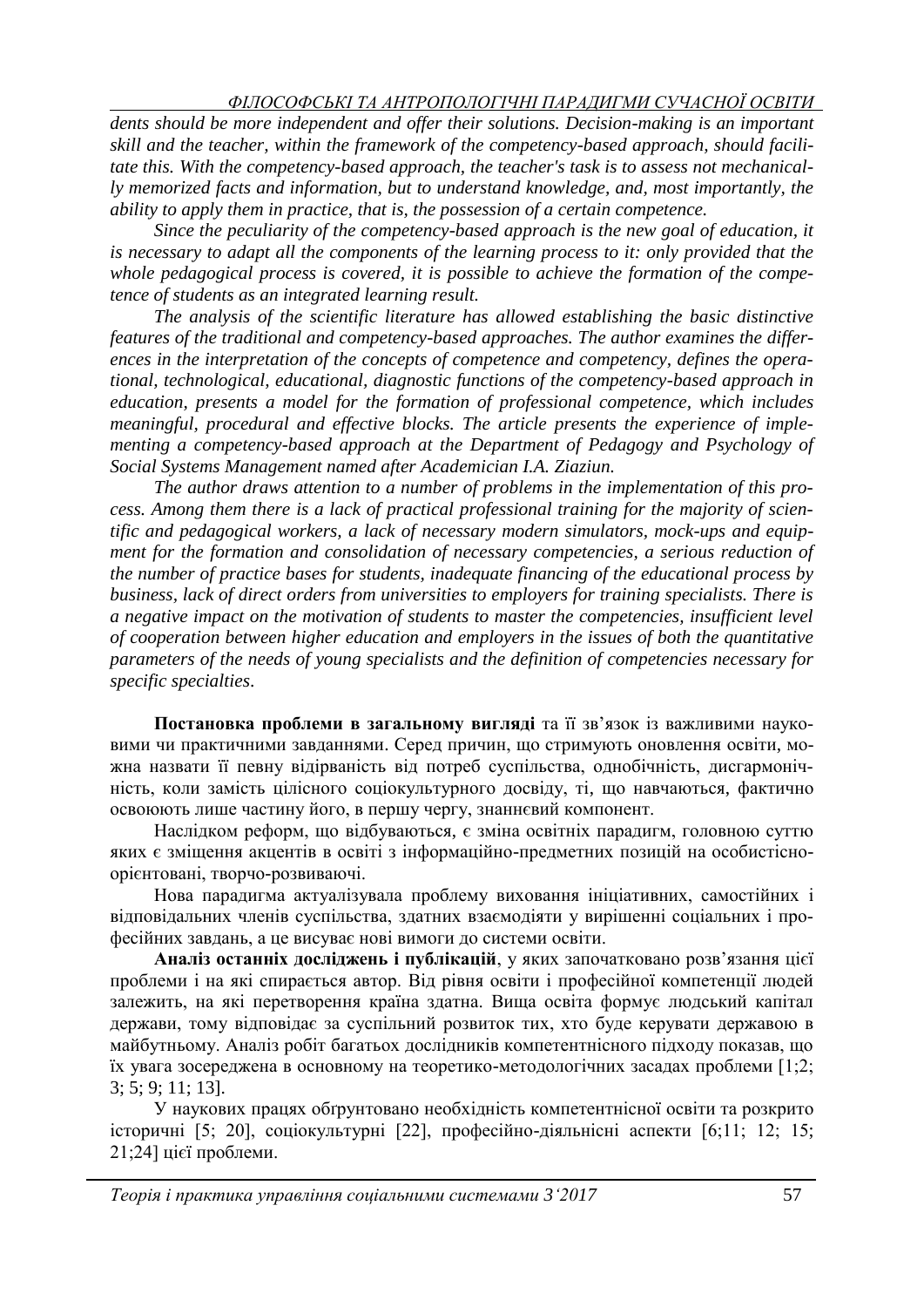На системноутворювальну роль компетентностей у проектуванні освітніх програм та організації навчального процесу вказує В. Луговий [14]. Розглядаючи проблему, він вказує, що акцент у навчанні зміщується з того, що знає, хоче і може викладач, на те, що потрібно тому, хто навчається. За компетентнісного підходу увага зосереджується на результаті освіти, а не на процесі. Отже, первинною й системноутворювальною стає не процесуальна (навчально-викладацько-оцінювальна) складова, що разом з тим не принижує її важливості, а результативна, виражена в показниках компетентностей.

О. Глузманом та О. Жук [3;7] виокремлено та узагальнено основні ідеї компетентнісного підходу, визначено його операціональну, діяльнісно-технологічну, виховну, діагностичну функції в освіті.

Особливості впровадження компетентнісного підходу у практику навчання розглянуто у працях О. Жук [7], В. Лугового [14], О. Локшиної [15], І. Родигіної [18], Л. Хоружої [23].

І. Родигіна [18] зауважує, що для якісної практичної реалізації компетентнісного підходу необхідна екстраполяція його ідей на педагогічний процес. Оскільки особливістю компетентнісного підходу є нова мета навчання. Необхідною є адаптація до неї всіх компонентів навчального процесу: лише за умови охоплення всієї системи можна досягти формування компетентності учнів як інтегрованого результату навчання.

Компетентнісний підхід передбачає, що студент повинен мати уявлення про сучасні проблеми в суспільстві, розуміти «як влаштований світ», за яким фізичним, економічним, соціальним і іншим законом він працює, розуміти існування різних соціальних ролей і вміти виступати в цих ролях. Виходячи з цього, ми можемо зробити висновки, які компетенції потрібні і повинні бути сформовані у фахівця, а саме:

- Комунікативні;
- Загальнокультурні;
- Ціннісно-смислові;
- Навчально-пізнавальні;
- Інформаційні;
- Соціально-діяльнісні;
- Компетенції особистого вдосконалення.

Педагоги повинні закласти в студента все необхідне, щоб він міг зростати, розвиватися, вміти вирішувати проблеми, спілкуватися з іншими людьми і, головне, бути щасливим.

Суспільство стрімко розвивається, і якщо раніше для успішного життя людини було достатньо володіти певними знаннями, то сьогодні потрібно не просто знати набір правил, понять, законів, а й вміти ними користуватися, тобто мати певні компетенції.

Сучасні технології зробили такий прорив, що знання самі по собі знецінилися – стали доступні будь-кому, хто має доступ в Інтернет. Рівень знань людей енциклопедичного складу розуму знаходить свою реалізацію лише в інтелектуальних комунікаціях, практичні здобутки і досягнення в них здебільшого відсутні.

Розуміючи це, держава сформулювала нові вимоги до освіти, поставивши на перше місце у навчанні компетенції. Компетентнісний підхід спирається на раніше накопичений педагогічний досвід, він – його закономірне продовження з рядом особливостей.

Так молоді фахівці повинні вміти самі приймати рішення і нести за них відповідальність. Якщо раніше педагог пропонував готову схему роботи на занятті, то сьогодні студенти повинні бути більш самостійними і пропонувати свої вирішення завдань. Прийняття рішень – важливий навичок, і педагог в межах компетентнісного підходу повинен цьому сприяти.

Головним в навчанні стають – дії, операції, навички, які повинен сформувати педагог та навчити застосовувати їх в конкретних ситуаціях.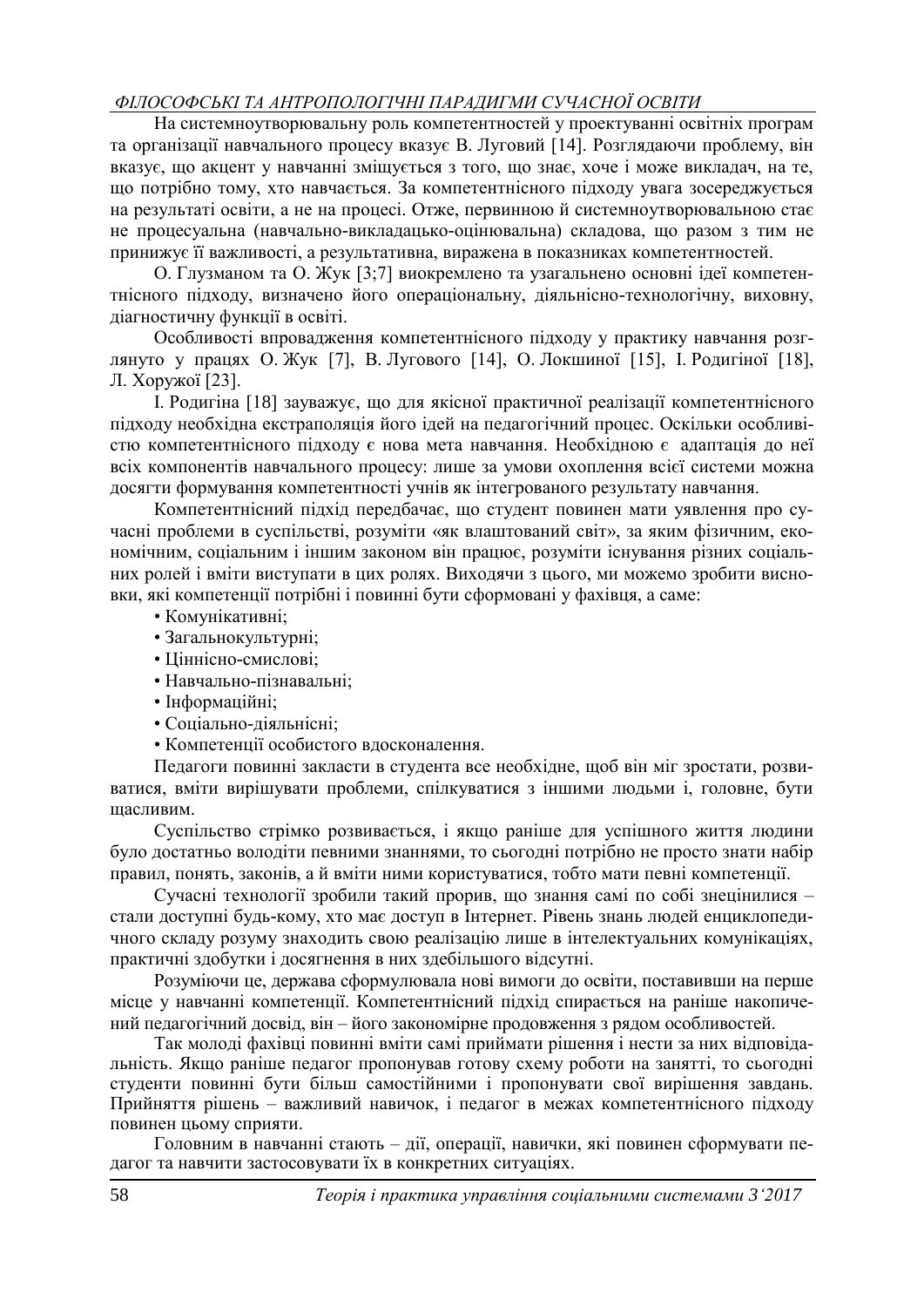Студент повинен вміти формулювати проблему і вирішувати її, вміти вчитися, отримувати знання постійно з будь-якого джерела. Тобто повинен навчитися бачити проблему, ставити мету, підбирати способи отримання інформації, джерела, а також самостійно оцінювати результати праці (тобто проводити самоаналіз). Такий фахівець завжди знайде своє місце в житті та буде затребуваний в будь-якій професії.

**Виділення не вирішених раніше частин загальної проблеми**, котрим присвячується дана стаття. Аналіз досліджень дозволив виявити, що в науковій літературі не існує одностайної думки щодо розуміння сутності компетентнісного підходу, не напрацьовано єдиного погляду на змістовність самих понять компетенція та компетентність. Не вирішеною проблемою є недостатня кількість у вищих навчальних закладах відповідної матеріальної бази та недостатня кількість баз практик для формування і закріплення необхідних компетенцій, що не сприяє можливості в повній мірі готувати висококваліфікованих фахівців. Не напрацьовані механізми взаємодії виробництва, бізнесу, щодо підготовки потрібного рівня кваліфікації фахівців.

**Формулювання цілей статті.** Метою дослідження є сприяння впровадженню компетентнісного підходу в систему вищої освіти, оновленню змісту, методології та середовища навчання, що вплине на підвищення конкурентоспроможності молодих фахівців, а також поліпшить взаємодію освіти з ринком праці.

**Виклад основного матеріалу дослідження** з повним обґрунтуванням отриманих наукових результатів. Головна зміна в суспільстві, що впливає на ситуацію в сфері освіти, **–** прискорення темпів розвитку суспільства. З'являються принципово нове обладнання, апаратура, інструменти, нові технології. Молоді фахівці, що випускаються сьогодні, будуть займатися активною професійною діяльністю як мінімум сорок найближчих років. Зміни, які відбудуться за цей час, важко собі уявити.

В результаті вища школа повинна готувати студентів до виконання функцій, про які має недостатню поінформованість. Тому освіта має сформувати в студентів готовність своєчасно підлаштовуватися до змін, розвинути у них якості такі, як професійний універсалізм, здатність змінювати сфери і способи діяльності, здатність здобувати знання, бути мобільними, динамічними, конструктивними.

Перед науково-педагогічними працівниками постає важливе завдання: підготувати студентів до будь-якого сценарію реалізації майбутнього.

Основна мета вищої освіти **–** підготовка висококваліфікованого компетентного фахівця конкурентоспроможного на ринку праці, який вільно володіє своєю професією і орієнтується в суміжних сферах діяльності, готового до постійного професійного зростання, до соціальної та професійної мобільності. Впровадження компетентнісного підходу до цієї системи має на меті поліпшення її взаємодії з ринком праці, підвищення професіоналізму молодих фахівців, оновлення змісту, методології та середовища навчання.

Компетентність, будучи продуктом навчання, є наслідком саморозвитку індивіда, не стільки технологічного, скільки особистісного зростання, самоорганізації й узагальнення його діяльнісного і особистісного досвіду.

Серед суттєвих змін у суспільстві, що впливають на характер соціальних вимог до системи освіти – є стрімкий розвиток процесів інформатизації. Один з його наслідків **–** створення умов для необмеженого доступу до інформації, що веде до втрати вищою школою позицій монополіста в сфері професійних освітніх знань. В таких умовах більш успішнішими будуть ті, хто здатні оперативно знаходити необхідну інформацію і використовувати її для вирішення своїх проблем.

Вища школа завжди прагнула реагувати на зміни в соціальних вимогах до освіти. Така реакція відображалась у програмах з навчальних предметів **–** відповідно до досягнень в природничих науках та ідеологічних змін в суспільстві. Або відбувалося доповнення навчальних планів новими предметами.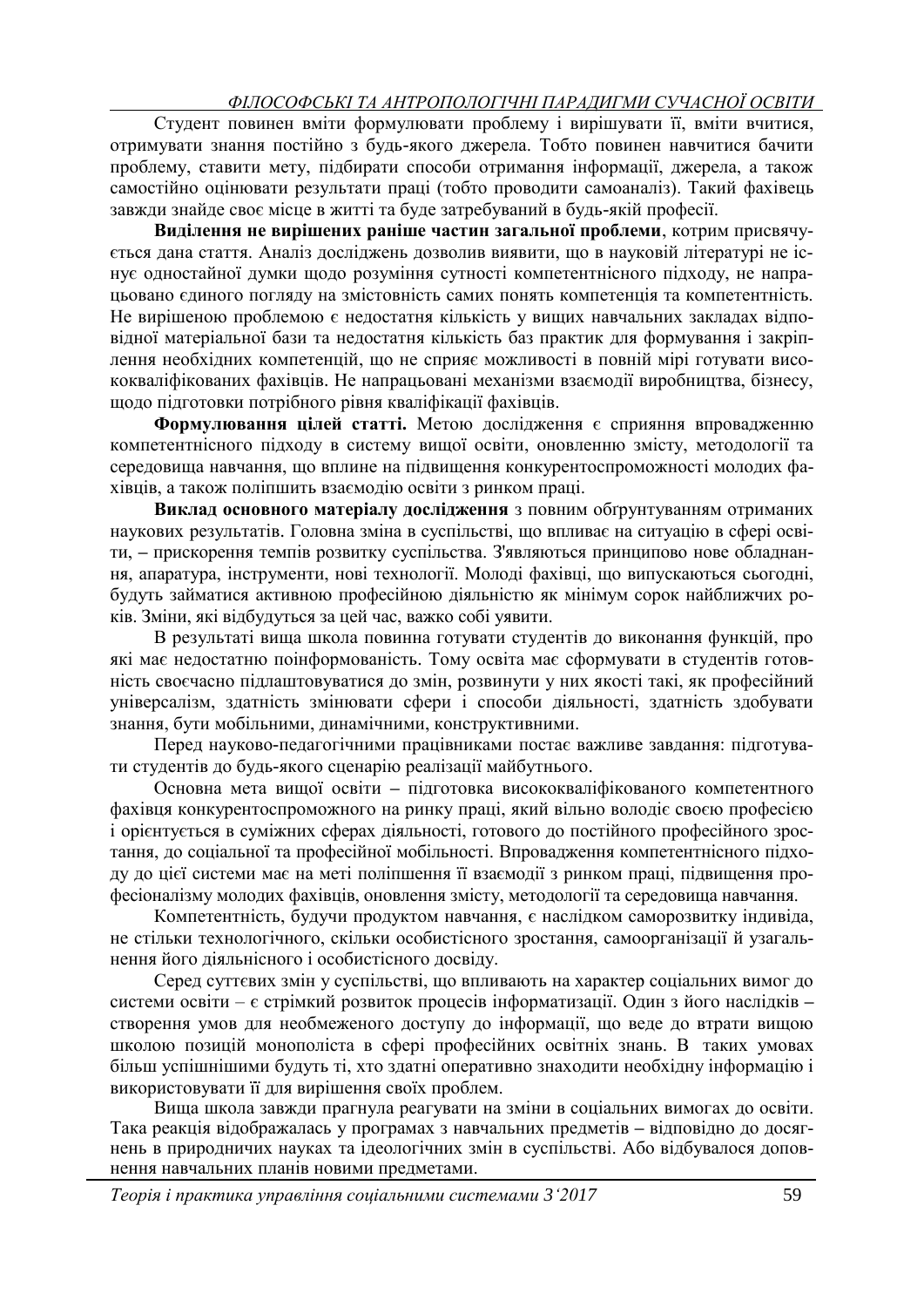Ці шляхи орієнтовані на екстенсивний розвиток вищої школи, на збільшення обсягу навчального матеріалу, що вивчався. Недоліком такого способу пристосування є обмеженість часу на освіту. Крім того, неможливо досягти нової якості освіти, яка б відповідала потребам суспільства, за рахунок збільшення обсягу знань або зміни змісту окремих предметів.

Саме тому дослідники вказують на необхідність використовувати інший шлях **–** зміну характеру зв'язків і відносин між навчальними дисциплінами. Зв'язки і відносини між навчальними предметами визначаються, перш за все, змістом цілей освіти, під якими розуміються очікувані результати освітньої діяльності. Різниця підходів до визначення цілей освіти полягає в розумінні суті очікуваного результату.

При традиційному підході під освітніми цілями розуміються особистісні новоутворення, які формуються у студентів: вони повинні освоїти конкретні поняття, відомості, правила, вміння, у них необхідно сформувати певні погляди, якості, навички тощо.

Такий підхід до постановки освітніх цілей досить продуктивний. Разом з тим він вступає в протиріччя з новими соціальними очікуваннями в сфері освіти, оскільки орієнтує на збереження екстенсивного шляху розвитку вищої школи. З позицій цього підходу, чим більше знань придбав студент, тим краще, тим вище рівень його освіченості.

Аналіз наукової літератури дозволив встановити основні відмінні риси традиційного і компетентнісного підходів [ 1;2;6;7;8;10;16;19].

Так традиційний підхід в освіті прагне до того, щоб студент отримав якомога більше знань. Однак рівень освіченості, а тим більше в сучасних умовах, не можна визначити через обсяг знань. Компетентнісний підхід цінує не знання, а здатність їх використання.

Якщо традиційний підхід прагне до результату, який показує, про що нове дізнався студент, то компетентнісний підхід показує чому він навчився за період навчання.

Обидва підходи прагнуть розвинути у студента певні якості особистості, сформувати систему цінностей. Відмінності пов'язані з різними уявленнями про способи досягнення бажаного. При традиційному підході вважається, що всього цього можна досягти шляхом придбання нових знань. Компетентнісний підхід вважає за можливе отримання досвіду за умови самостійного вирішення проблем. Рішення проблем в першому випадку виступає як спосіб закріплення знань, а в іншому **–** сенс всієї освітньої діяльності.

Дослідники компетентнісного підходу в освіті (І. Єрмаков, І.О. Зимня, А.Г. Каспржак, Т.М. Сорочан, Л.Л. Хоружа) відзначають, що відмінність компетентного фахівця від кваліфікованого полягає у тому, що перший не тільки володіє певним рівнем знань, умінь, навичок, але здатний реалізовувати їх у процесі праці [6,8,11, 21, 22].

Останнім часом в науковій літературі зустрічається думка про необхідність переходу від підготовленого фахівця – до гарного співробітника. Поняття «гарний співробітник» включає наявність високої спеціальної та професійної підготовленості, а також набір необхідних знань, умінь, навичок конкурентоспроможного фахівця. Під гарним співробітником розуміється – ініціативна людина, здатна до інновацій, яка може працювати в команді, може приймати самостійні рішення та володіє психологічною стійкістю.

Науково-теоретичний аналіз досліджень дозволив виявити різні точки зору до розуміння сутності компетентнісного підходу.

Так, О. Лебедєв [13] вважає, що це принципово новий підхід, який повинен привести до глобальних змін: від свідомості до методичної бази. Компетентнісний підхід, на його думку, – це сукупність загальних принципів визначення цілей освіти, відбору її змісту, організації освітнього процесу та оцінки результатів. А сенс освіти полягає у розвитку в учнів здатності самостійно вирішувати проблеми в різних видах діяльності на основі використання соціального досвіду, елементом якого є і їх власний.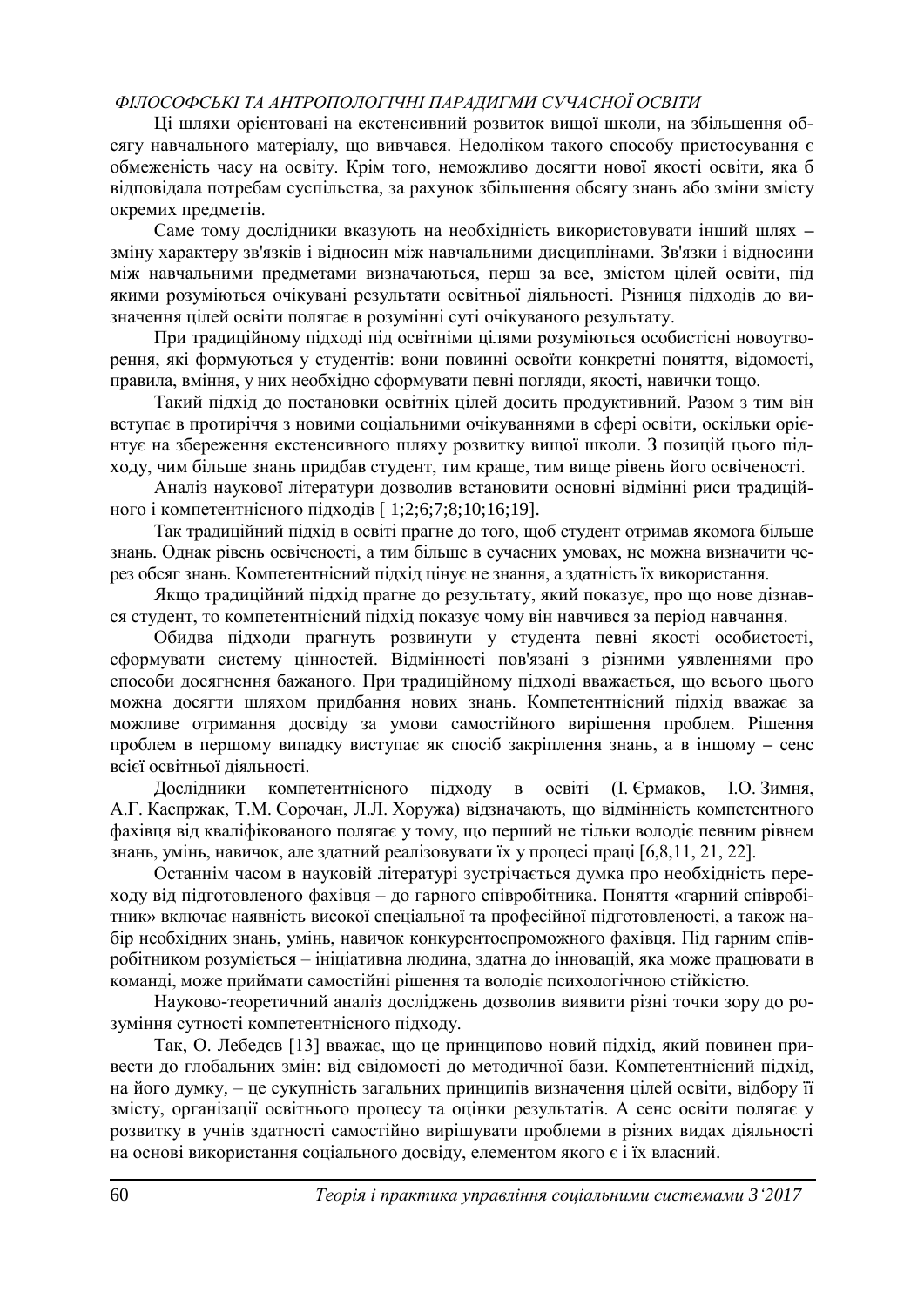А. Бермус [2], навпаки, вважає, що компетентнісний підхід не утворює власної концепції, а передбачає опору або запозичення понятійного і методологічного апарату з її вже сформованих більш традиційних підходів: культурологічного, науковоосвітнього, дидактоцентричного, функціонально-комунікативного та інших.

Д. Іванов, О. Окуловський зазначають, що компетентнісний підхід – це спроба привести у відповідність рівень освіти необхідного фахівця і потреби ринку праці. На їх думку, такий підхід акцентував увагу на результаті навчання, причому в якості результату ними розглядається не сума засвоєної інформації, а здатність людини на її основі адекватно діяти в різних ситуаціях (в тому числі і в ситуації невизначеності) [9,17].

О. Глузман вказує, що компетентність охоплює не тільки когнітівну та операціонально-технологічну складові, а й мотиваційну, етичну, соціальну, поведінкову, містить результати навчання, систему ціннісних орієнтацій тощо. Тому компетентності формуються не тільки під час навчання, а й під впливом родини, друзів, роботи, політики, релігії тощо [3].

О. Жук визначено функції компетентнісного підходу в освіті:

 операціональну, що передбачає виявлення (операціоналізацію) системи знань, умінь і навичок, видів готовності студента, які визначають його компетентність і гарантують результативність вирішення професійних, соціальних та особистісних завдань;

 діяльнісно-технологічну, що забезпечує конструювання змісту навчання діяльнісного типу, максимальне наближення до майбутньої сфери діяльності студента, розроблення й упровадження в навчальний процес завдань, способи вирішення яких відповідають технологіям професійної діяльності;

 виховну, що означає посилення виховної складової освітнього процесу, формування у студентів організаторського та управлінського досвіду, культури особистісного та професійного спілкування;

 діагностичну, що передбачає розроблення більш ефективної системи моніторингу якості освітньо-професійного процесу, зокрема, діагностики досягнутих рівнів сформованості компетенцій [7].

Зміна парадигми вищої освіти на основі компетентнісного підходу має на меті перенесення акцентів на кінцевий якісний результат навчального процесу. Таким результатом має стати компетентність випускника ВНЗ, що дозволить йому успішно виконувати професійні функціональні обов'язки на конкретній посаді.

Таке широке визначення понятійного змісту компетентності суттєво ускладнює її вимірювання й оцінку. Тому у публікації Комишана А., Хударковського К., Челпанова О. пропонується розмежування компетентностей за п'ятьма сферами:

- самостійної пізнавальної діяльності, які базуються на засвоєнні способів отримання знань з різних джерел інформації, у тому числі позашкільних;

- цивільно-суспільної діяльності (виконання ролей громадянина, виборця, споживача);

- соціально-трудової діяльності (в тому числі вміння аналізувати ситуацію на ринку праці, оцінювати власні професійні можливості, орієнтуватися у нормах і етиці взаємовідносин, навички самоорганізації);

- діяльність у побутовій сфері (включаючи аспекти власного здоров'я, сімейного побуту та ін.);

- культурно-дозвільної діяльності (включаючи вибір шляхів і способів використання вільного часу, які культурно й духовно збагачують особистість) [10].

Зміст освіти являє собою дидактично адаптований соціальний досвід вирішення пізнавальних, світоглядних, моральних, політичних та інших питань. Сенс організації освітнього процесу полягає у створенні умов для формування в учнів навичок самостійного вирішення пізнавальних, комунікативних, організаційних, моральних та інших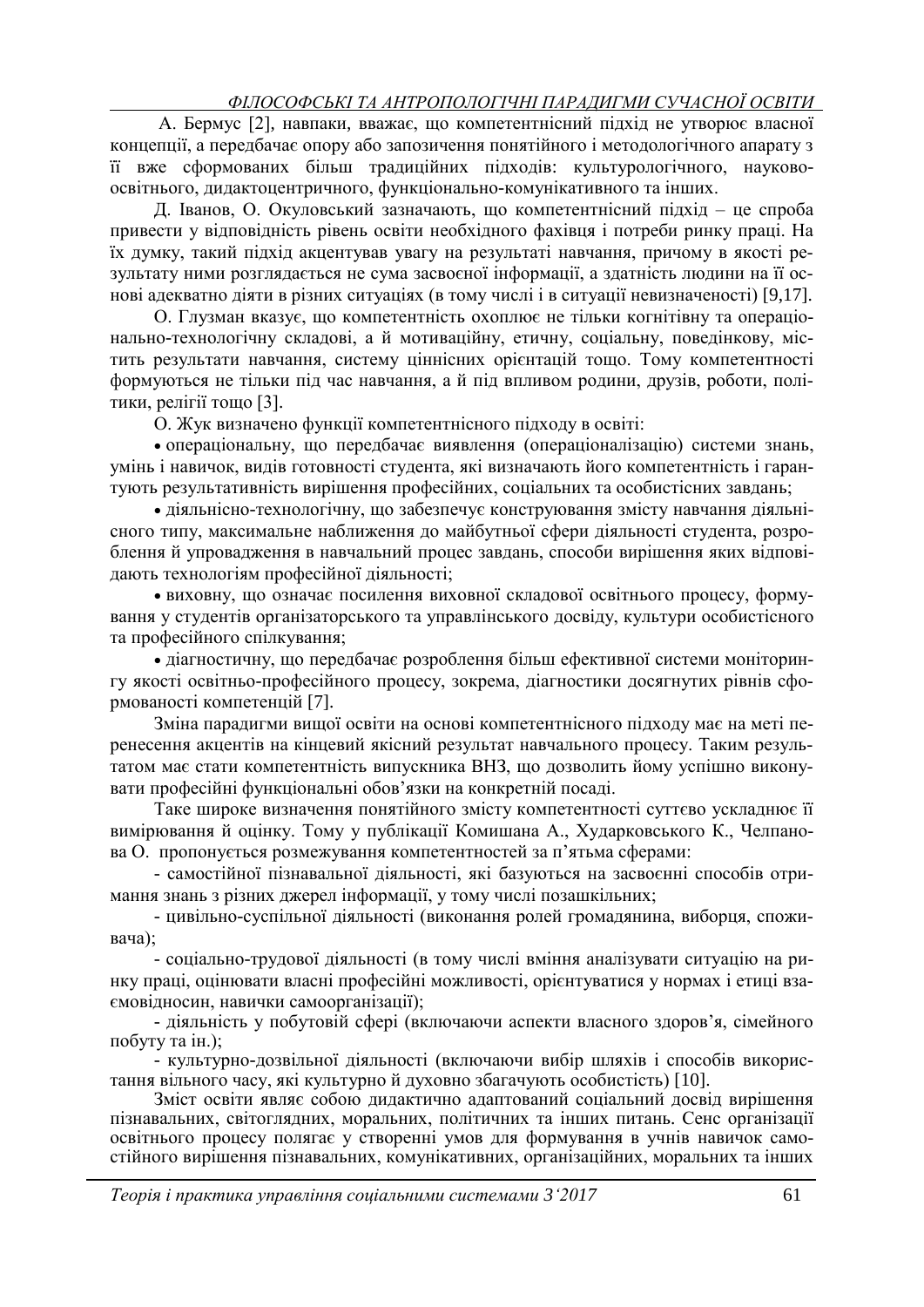проблем на основі використання соціального і особистого досвіду. Результати освіти – це рівні освіченості, досягнуті учнями на певному етапі навчання [5].

Всередині компетентнісного підходу виділяються два базових поняття: компетенція (розглядається як сукупність якостей особистості, узагальнених інтелектуальних, професійних, комунікативних, методологічних, світоглядних та інших умінь) і компетентність (володіння відповідною компетенцією, що включає особистісне ставлення до неї і предмету діяльності);

Освітня компетенція розуміється як сукупність ціннісних орієнтацій, знань, умінь, навичок і досвіду діяльності студента відповідно до об'єктів реальної дійсності, необхідних для здійснення особистісно і соціально-значущої продуктивної діяльності, і передбачає комплексне оволодіння ними.

Введення поняття «компетенція» в практику навчання дозволяє вирішити питання із подолання значних труднощів щодо реалізації набору теоретичних знань, якими оволодів молодий фахівець, під час розв'язання конкретних завдань або проблемних ситуацій.

Реалізація компетентнісного підходу висуває серйозні вимоги до методики навчання, яка повинна трансформуватися в «надання допомоги для того, щоб навчитися щось робити». Специфіка компетентнісного навчання полягає в тому, що «простежуються умови походження даного знання». В основі методики лежить навчання за допомогою діяльності.

Використовувати такий підхід у викладанні необхідно для ліквідації розриву між теорією і практикою, тобто викладачам потрібно дозволяти студентам вчитися самим через власну практику і помилки, а при організації навчального процесу необхідно забезпечувати інтеграцію цих двох напрямів освітньої діяльності.

Особливість педагогічних цілей з розвитку компетенцій полягає в тому, що вони формуються відповідно до результатів діяльності учня, тобто його розвитку в процесі засвоєння певного соціального досвіду [11].

Реалізація компетентнісного підходу передбачає формування загальних і професійних компетенцій.

В роботі Л. Давидова [2] представлена модель формування професійної компетентності, яка включає змістовний, процесуальний та результативний блоки. Так до змістовного блоку входять:

- визначення вимог, що пред'являються до фахівця (в тому числі з боку роботодавця);

- вимоги до змісту знань, умінь і навичок, необхідних для компетентного виконання професійної діяльності;

- визначення необхідних компетенцій і якостей молодого фахівця;

- уточнення і коригування навчальних і робочих планів, програм;

- визначення технологій формування компетенцій;

- розробка технологій контролю освітнього процесу і сформованості професійної компетентності учнів.

Важливо, щоб відбір і структурування навчального матеріалу проводилися, ґрунтуючись на аналізі видів професійної діяльності майбутнього фахівця. Сукупність теоретичних знань повинна визначатися після опису всіх складових діяльності та виділення базових компонентів компетентності за відповідним фахом.

Процесуальний блок передбачає визначення технологій і методів, які дозволяють сформувати професійно важливі якості, значущі особистісні здібності, необхідні для професійної діяльності. Найбільш пріоритетним способом трансформації теоретичних знань в реальні вміння є практика.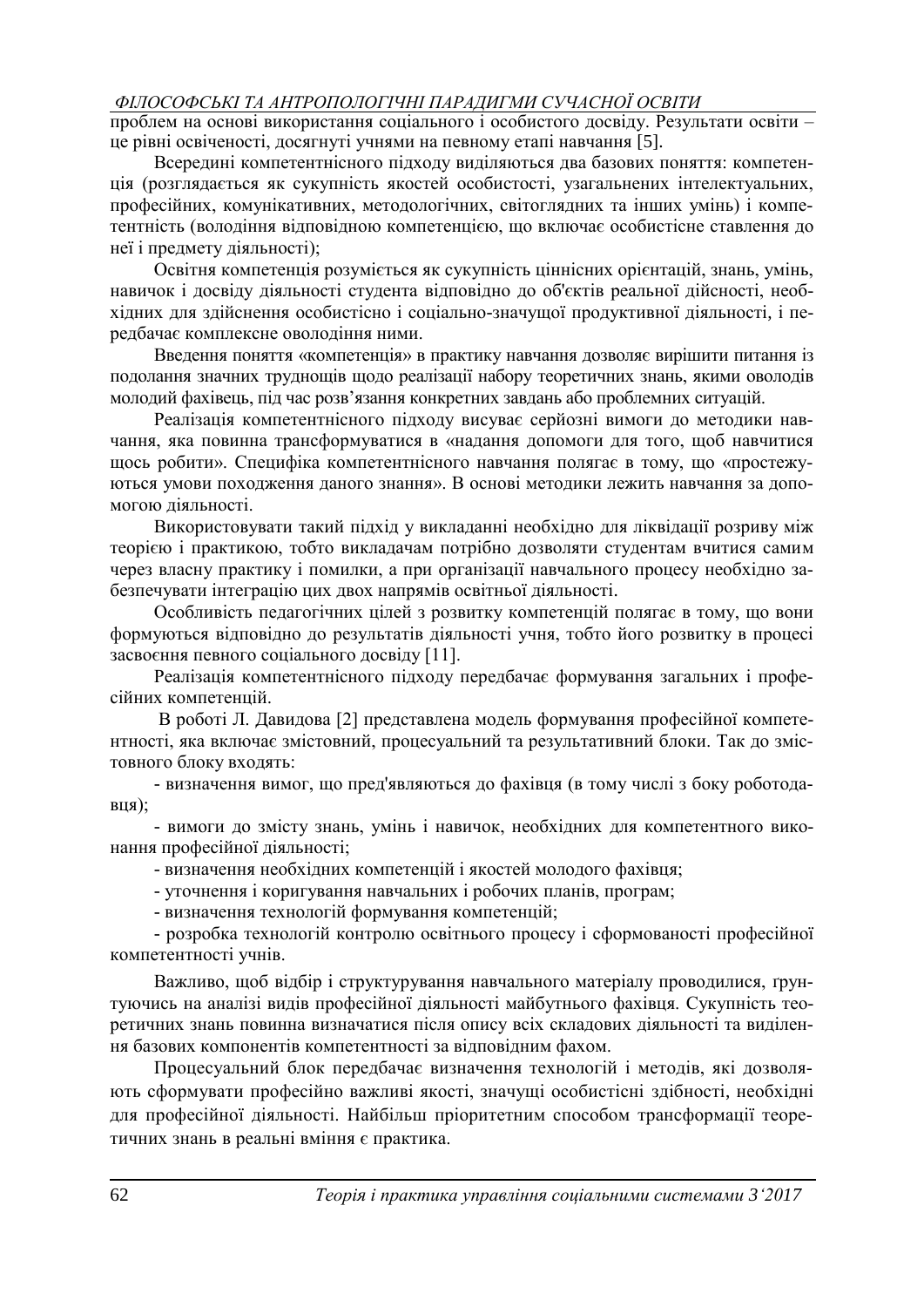Результативний блок включає проведення моніторингу динаміки формування професійної компетентності студентів. Для цього необхідно визначити критерії та показники за всіма видами компетенцій і встановити рівні їх сформованості.

З огляду на те, що компетентнісний підхід переносить акцент на конкретний результат освіти, який розцінюється як здатність студента діяти в різних проблемних ситуаціях, а головною ознакою є його діяльнісний характер, на кафедрі педагогіки і психології управління соціальними системами імені академіка І.А. Зязюна змінюються підходи науково-педагогічних працівників до викладання. Головним є підсилення практичної спрямованості освіти. З цією метою використовуються не тільки навчальні заняття, але і можливості Центру лідерства, де з майбутніми фахівцями проводяться практичні заняття, ділові ігри, тренінги тощо.

В діяльності увагу зосереджено на діяльнісному змісті освіти. Знання перестають бути самоціллю освіти. Головною метою занять стає завдання навчити учнів користуватися цими знаннями, використовувати їх у вирішенні як професійних, так і соціально та особистісно значущих завдань.

Сутнісними рисами такого підходу є:

- превалювання самостійної пізнавальної діяльності студентів;

- урахування побажань студентів при відборі завдань;

- використання відкритих (з невизначеним заздалегідь результатом) і закритих (із запланованою відповіддю) навчальних завдань;

- використання діяльнісно-орієнтованих ситуацій - як для постановки проблеми, так і для її безпосереднього вирішення;

- використання нестачі або надлишкової інформації для вироблення навичок роботи в умовах невизначеності;

- використання індивідуальної та групової пізнавальної діяльності;

- можливість створення студентами власного індивідуального освітнього продукту (свій спосіб вирішення, своє бачення проблеми).

- заохочення новаторства і творчості тощо.

Здебільшого на практичних заняттях використовуються методи, які забезпечують саморозвиток студентів, дозволяють знаходити відповідні способи вирішення життєвих ситуацій.

Особливе місце в методиці підготовки молодих фахівців відводиться необхідності дати студентам можливість зробити помилку.

Позитивно впливає на формування необхідних якостей цілеспрямований розвиток у студентів рефлексії:

- пізнавальної - як я працював, які методи використовував, які з них привели до результату, які були помилковими, чому і як я вирішив проблему тепер...;

- соціальної - як ми працювали в групі, як були розподілені ролі, як ми з ними впоралися, які допустили помилки в організації робіт ...;

- психологічної - як я себе почував, сподобалась мені робота, чому, як (з ким) я б хотів працювати і чому ...;

Важливою метою у роботі кафедри з підготовки компетентного фахівця є формування у нього здатності «вчитися тому, як вчитися», що передбачає формування умінь використовувати різні ситуації і стилі навчання, позитивний і негативних досвід.

Аналіз ситуації з реалізацією компетентнісного підходу у вищій школі дозволив встановити ряд проблем щодо здійснення цього процесу. Серед них – відсутність практичної професійної підготовки у більшості науково-педагогічних працівників. Значна кількість викладачів приходить на кафедри після захисту дисертацій, не маючи практичного досвіду роботи на підприємствах, установах. У них відсутній досвід застосування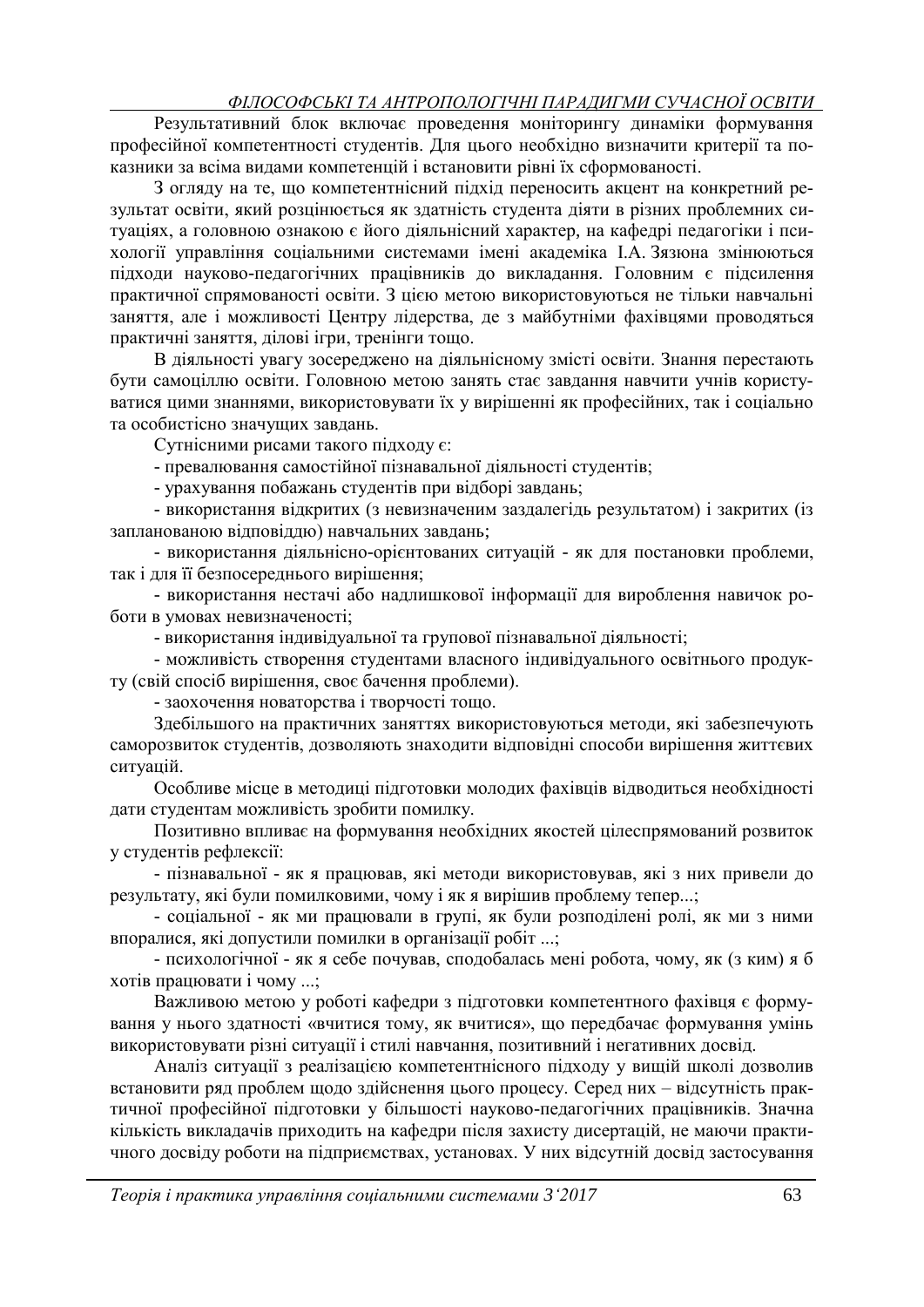теоретичних знань на практиці, володіння нюансами і особливостями їх реалізації в конкретних умовах, що не дозволяє ефективно формувати необхідні компетентності.

Серйозною проблемою є нестача на кафедрах необхідних сучасних тренажерів, макетів, апаратури і устаткування для формування і закріплення необхідних компетенцій. Ці умови не сприяють в повній мірі підготовці висококваліфікованих фахівців, готових без тривалого адаптаційного періоду відразу якісно виконувати свої функції.

Значно стримує формування необхідних компетенцій недостатня кількість баз практик. Студент часто розглядається під час практики як суб'єкт, що заважає плановій роботі підприємства. Не поодинокі випадки, коли в умовах ринкової економіки організації намагаються отримати гроші за надання можливості пройти практику студенту.

Разом з тим належна організація виробничої практики на базі сучасних підприємств вирішує як мінімум дві проблеми:

а) невідповідності матеріально-технічної бази навчального закладу сучасному рівню розвитку економіки;

б) адаптації вчорашнього студента до реальних умов виробництва, трудового колективу.

Підвищення ефективності проходження студентами практичних занять і практик є важливим ресурсом нової стратегії, у використанні якої зацікавлені не тільки вузи, але і самі роботодавці.

В цих умовах було б доцільно законодавчо забезпечити та поширити практику цільової підготовки працівників на основі трьох сторін: робітник – підприємство – навчальний заклад така взаємодія сприятиме встановленню балансу між вимогами учасників та підвищенням відповідальності кожного. У цьому випадку працівник отримує необхідну кваліфікацію та місце роботи, навчальний заклад – гарантоване працевлаштування та проходження виробничої практики, роботодавець – кваліфікованого робітника, який прийде на робоче місце вже підготовлений саме для нього.

Відсутність прямого замовлення у ВНЗ від роботодавців на підготовку фахівців також негативно позначається на мотивації студентів щодо оволодіння компетентностями. У зв'язку зі спадом виробництва у багатьох студентів є сумніви щодо можливості після університету працювати за фахом.

Серед проблем якісної освіти можна виділити і недостатнє фінансування навчального процесу. Тому частину витрат за освіту повинен взяти на себе бізнес. Він повинен вживати більш активні заходи щодо збільшення інноваційного фонду вузів.

Наступна проблема, що потребує вирішення, є недостатній рівень співпраці вищої школи і роботодавців в питаннях кількісних параметрів потреб в молодих фахівцях, визначення необхідних для конкретних спеціальностей компетенцій, відсутності зворотнього зв'язку ВУЗа з промисловістю, бізнесом, іншими сферами прикладання отриманих компетентностей.

Разом з тим беззастережне зближення освіти та бізнес-спільноти приховує у собі можливість виникнення ряду серйозних небезпек. Так беззаперечне підпорядкування навчальних програм вузьким інтересам окремих компаній може призвести до нехтування більш широкими інтересами і потребами національного та регіонального рівнів.

Такі прецеденти мали місце в західних країнах, коли бізнес-спільнота бажала бачити і оцінювала освіту тільки через призму своїх вузько спрямованих інтересів. Їх цікавили лише ті спеціальності, які безпосередньо можуть бути використані на виробництві або у сільському господарстві. Така ситуація може викликати спокусу нехтувати не тільки окремими дисциплінами, але й цілими напрямами підготовки, які не мають чітко вираженої ринкової спрямованості, але які роблять неоціненний внесок у науку і культуру. Тому потрібно, щоб склад залучених до співпраці бізнес-структур був мак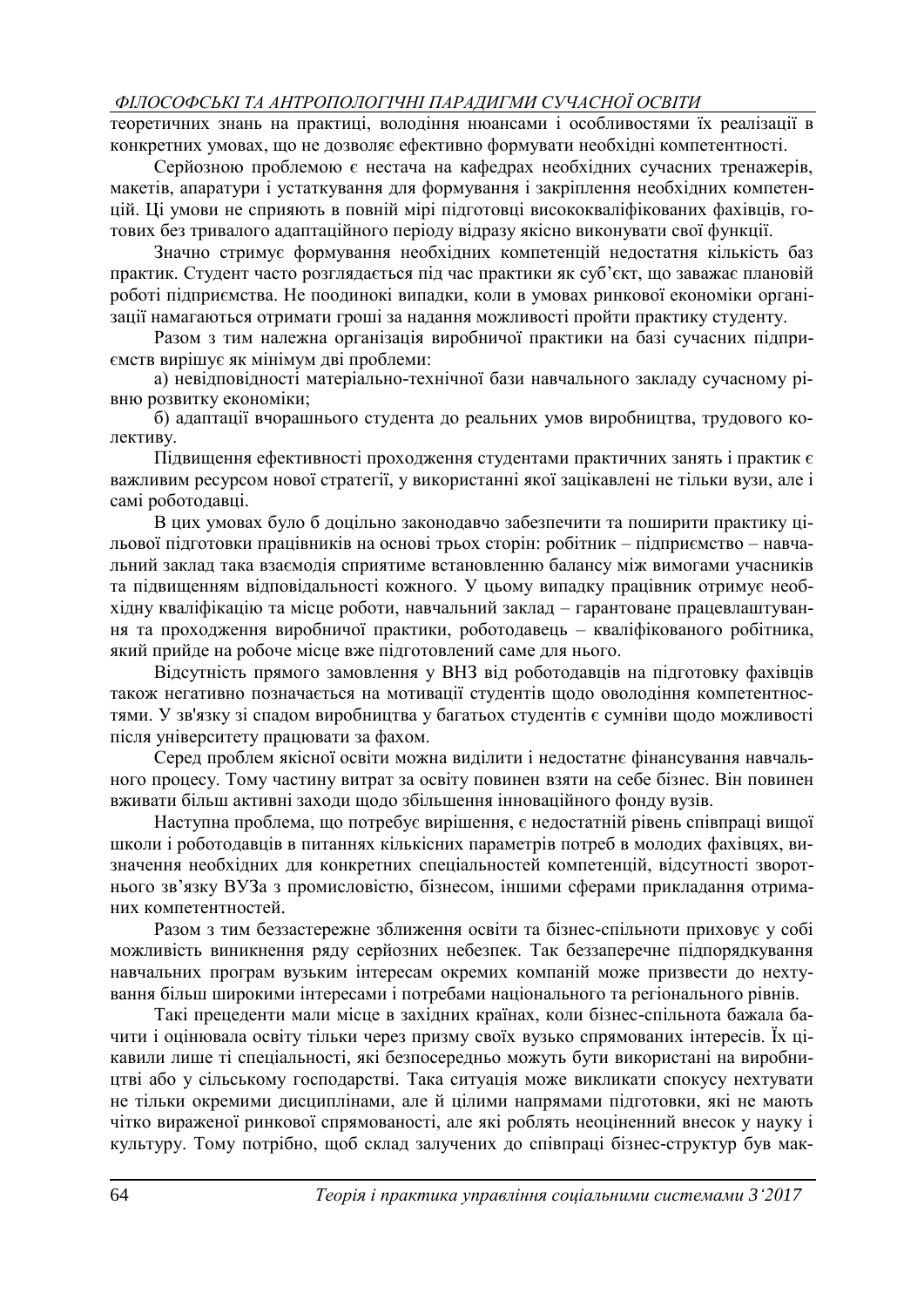симально широким: від структур державного сектору – до середнього та малого бізнесу – і розумів потреби всього суспільства.

**Висновки з даного дослідження** та перспективи подальших розвідок у даному напрямку. Таким чином можна зробити висновок, що компетентністний підхід в освіті має здолати певну відірваність освіти від потреб суспільства, її однобічність. Він дасть змогу підготувати ініціативних, самостійних і відповідальних членів суспільства, які будуть мати не тільки ґрунтовні теоретичні знання, а й певні компетенції, тобто вміння ними користуватися, будуть здатні вирішувати професійні та соціальні завдання і відповідати за їх наслідки. За допомогою компетентнісного підходу будуть вирішуватись проблеми нашої держави та суспільства, за умови вирішення зазначених у дослідженні недоліків.

### **Список літератури:**

1. *Болотов В. А.* Компетентностная модель: от идеи к образовательной парадигме / В. А. Болотов, В. В. Сериков // Педагогика. – 2003. – № 10. – С. 7–13.

2. *Бермус, А. Г.* Проблемы и перспективы реализации компетентностного подхода в образовании / А.Г. Бермус // Интернет-журнал «Эйдос». - 2005. - 10-12 сентября. [Электронный ресурс]. Режим доступа: http://www.eidos.ru/journal/2005/0910- 12.htm/

3. *Глузман О. В.* Базові компетентності: сутність та значення в життєвому успіху особистості / О. В. Глузман // Педагогіка і психологія. – 2009. – № 2. – С. 51–61.

4. *Гукемухов, Е. А*. Компетентностный подход в образовании / Е. А. Гукемухов. [Электронный ресурс]. Режим доступа: http://www.itiprao.ru/index.php?option=com\_content&view=article&rid=154:confrolcompet p odhoda&cati d=42

5. *Дьяченко Б.* Василь Сухомлинський у діалозі з компетентнісним підходом / Б. Дьяченко // Освіта на Луганщині. – 2008. – № 29. – С. 13–16.

6. *Єрмаков І.* Життєва компетентність особистості : від теорії до практики : наук.-метод. зб. / І. Єрмаков, Н. Софій. – Запоріжжя :Центріон, 2005. – 640 с.

7. *Жук О. Л*. Беларусь :компетентностный поход в педагогической подготовке студентов университета / О. Л. Жук // Педагогика. – 2008. – № 3. – С. 99–105.

8. *Зимняя, И. А.* Ключевые компетенции - новая парадигма результата образования / И. А. Зимняя // Высшее образование сегодня. - 2003. - № 5.

9. *Иванов, Д. А.* Компетенции и компетентностный подход в современном образовании / Д.А.Иванов // Завуч для администрации школ. - 2008. - № 1.

10. *Комишан А. І.* Хударковський К.І., Челпанов О.С. Діагностика освітньої діяльності студентів на основі рейтингового підходу: теорія, методологія, практика. Монографія. – Харків: Новий колегіум, 2011. – 297с.

11. *Овчарук О. В.* Компетентнісний підхід у сучасній освіті : Світовий досвід та українські перспективи – К. : К.І.С., 2004. – 112 с.

12. *Огнев'юк В. О.* Критерії оцінювання навчальних досягнень учнів у системі загальної середньої освіти : навч. посіб. / Л. Ващенко ; [уклад. Ю. І. Завалевський] ; за заг. ред. В. О. Огнев'юка. – К. :Ірпінь, 2004. – 177 с.

13. *Лебедев, О. Е.* Компетентностный подход в образовании / О.Е. Лебедев // Школьные технологии. - 2004. - № 5. [Электронный ресурс]. Режим доступа: [http://www.pedlib.ru/Books/3/0389/3\\_0389-6.shtml#book\\_page\\_top](http://www.pedlib.ru/Books/3/0389/3_0389-6.shtml#book_page_top)

14. *Луговий В. І.* Європейська концепція компетентнісного підходу у вищій школі та проблеми її реалізації в Україні / В. І. Луговий // Педагогіка і психологія. –  $2009. - N_2 2. - C. 13-26.$ 

15. *Локшина О. І*. Європейська довідкова система як інструмент упровадження компетентнісного підходу в освіту країн – членів Європейського Союзу / О. І. Локшина // Педагогіка і психологія. – 2007. – № 1. – С. 131–142.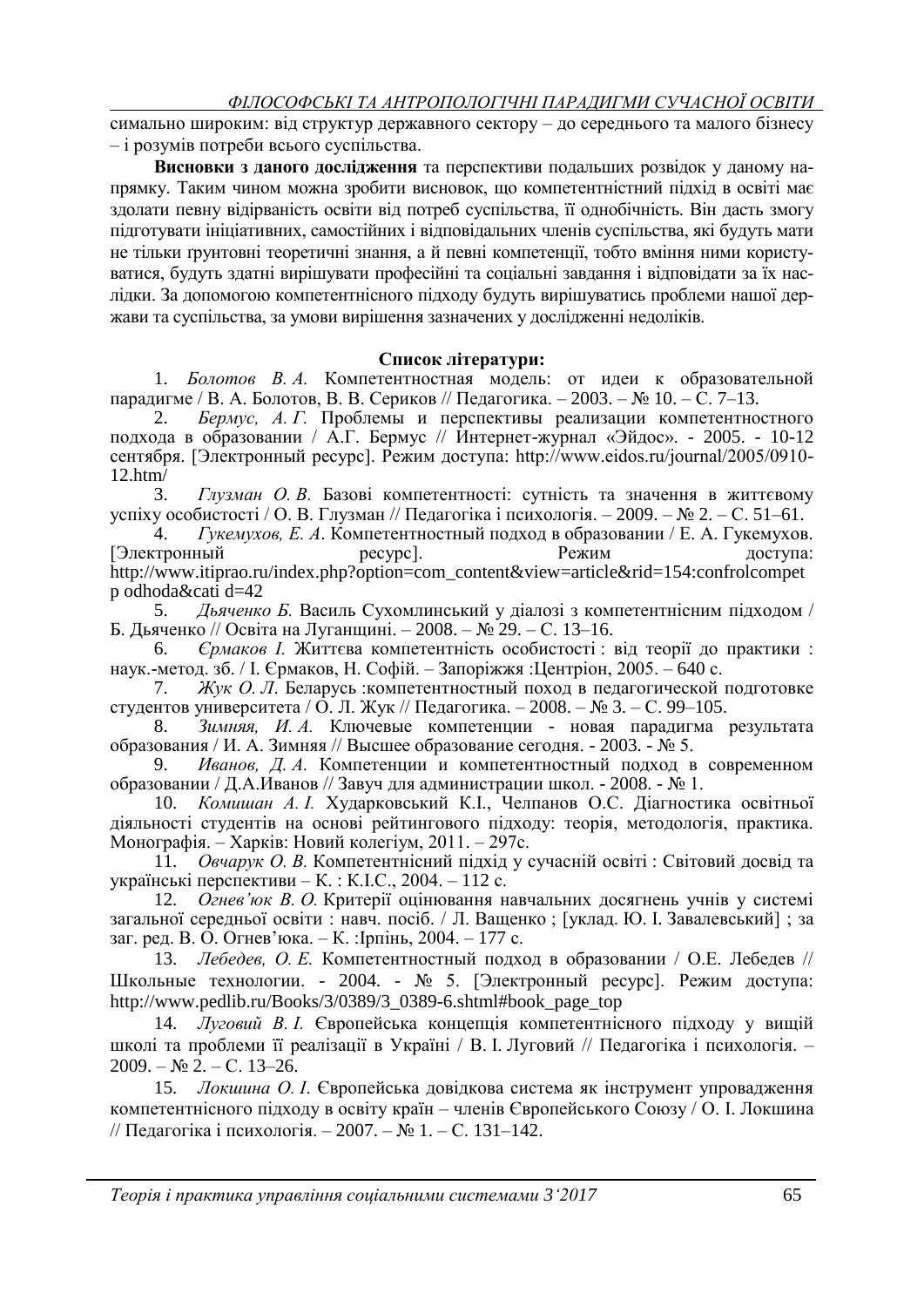16. *Мединцева И. П.* Компетентностный подход в образовании [Текст] // Педагогическое мастерство: материалы II Междунар. науч. конф. (г. Москва, декабрь 2012 г.). — М.: Буки-Веди, 2012

17. *Окуловський О. І*. Компетенції і компетентнісний підхід в навчанні // Молодий вчений. - 2012. - №12. - С. 499-500.

18. *Родигіна І.* Компетентнісно спрямований педагогічний процес [Електронний ресурс] / І. Родигіна. – Режим доступу: [http://osvita.ua/school/theory/1963.](http://osvita.ua/school/theory/1963)

19. *Савченко О. Я.* Уміння вчитися як ключова компетентність загальної середньої освіти / О. Я. Савченко // Компетентнісний підхід у сучасній освіті : світовий досвід та українські перспективи. Бібліотека з освітньої політики / за заг. ред. О. В. Овчарук. – К. : К.І.С., 2004. – С. 34–52.

20. *Селевко Г.* Компетентности и их классификация / Г. Селевко // Народное образование. – 2004. – № 4. – С. 138–143.

21. *Сорочан Т. М*. Післядипломна педагогічна освіта : пошук сучасних моделей / Сорочан Т. М. // Управління освітою. – 2008. – № 16. – С. 6–10.

22. *Химинець В*. Компетентнісний підхід до професійного розвитку вчителя [Електронний ресурс] / Химинець В. – Режим доступу: [http://zakinppo.org.ua/2010-01-](http://zakinppo.org.ua/2010-01-18-13-44-15/233-2010-08-25-07-10-49) [18-13-44-15/233-2010-08-25-07-10-49.](http://zakinppo.org.ua/2010-01-18-13-44-15/233-2010-08-25-07-10-49)

23. *Хоружа Л. Л.* Компетентнісний підхід в освіті: ретроспективний погляд на розвиток ідеї / Л. Л. Хоружа // Педагогічна освіта : теорія і практика : збірник наукових праць – К. : КМПУ імені Б.Д. Грінченка, 2007. – № 7. – (Серія "Психологія. Педагогіка"). – 202 с.

#### **Reference:**

1. Bolotov V. A. (2003) *Kompetentnostnaia model': ot ydey k obrazovatel'noj paradyhme*  $\lceil$  Competence model: from idea to educational paradigm  $\lceil -\mathcal{N}e \rceil$  10. – S. 7–13.  $\lceil$ in Russian].

2. Bermus, A. H. (2005) *Problemy y perspektyvy realyzatsyy kompetentnostnoho podkhoda v obrazovanyy*. Problems and perspectives of the implementation of the competence approach in education - 10-12 sentiabria. [Elektronnyj resurs]. Rezhym dostupa: http://vvv.eidos.ru/journal/2005/0910-12.htm/[in Russian].

3. Hluzman O. V. (2009) *Bazovi kompetentnosti: sutnist' ta znachennia v*  zhyttievomu uspikhu osobystosti [ Basic competencies: the essence and importance in the vital success of the individual  $]-\mathcal{N}_2 2. - S. 51-61$ . [in Ukrainian].

4. Hukemukhov, E. A. *Kompetentnostnyj podkhod v obrazovanyy* [ Competency Approach in Education [Elektronnyj resurs]. Rezhym dostupa: http://vvv.itiprao.ru/indekh.php?option=tsom\_tsontent&viev=artitsle&rid=154:tsonfroltsompe tp odhoda&tsati d=42[in Ukrainian].

5. D'iachenko B. (2008) *Vasyl' Sukhomlyns'kyj u dialozi z kompetentnisnym pidkhodom*  $\lceil$  Vasyl Sukhomlynsky in a dialogue with a competent approach  $\rceil - N_2 \cdot 29. - S$ . 13–16. [in Ukrainian].

6. Yermakov I. (2005) *Zhyttieva kompetentnist' osobystosti : vid teorii do praktyky : nauk.-metod. zb..* [ The vital competence of the individual: from theory to practice: sci.-Method. Save – Zaporizhzhia :Tsentrion,. – 640 s. [in Ukrainian].

7. Zhuk O. L. (2008) *Belarus' :kompetentnostnyj pokhod v pedahohycheskoj podhotovke studentov unyversyteta* Competitive Campaign in Pedagogical Preparation of University Students  $]-\mathbb{N} \times 3. - S.$  99–105. [in Russian].

8. Zymniaia, Y. A. (2003) *Kliuchevye kompetentsyy - novaia paradyhma rezul'tata obrazovanyia*  $\left[$  Key competences - a new paradigm of the result of education<sup>-</sup> No 5.  $\left[$ in Russian].

9. Yvanov, D. A. (2008) *Kompetentsyy y kompetentnostnyj podkhod v sovremennom obrazovany*  $\sqrt{ }$  Competence and competence approach in modern education  $\sqrt{ }$  - N° 1. [in] Russian].